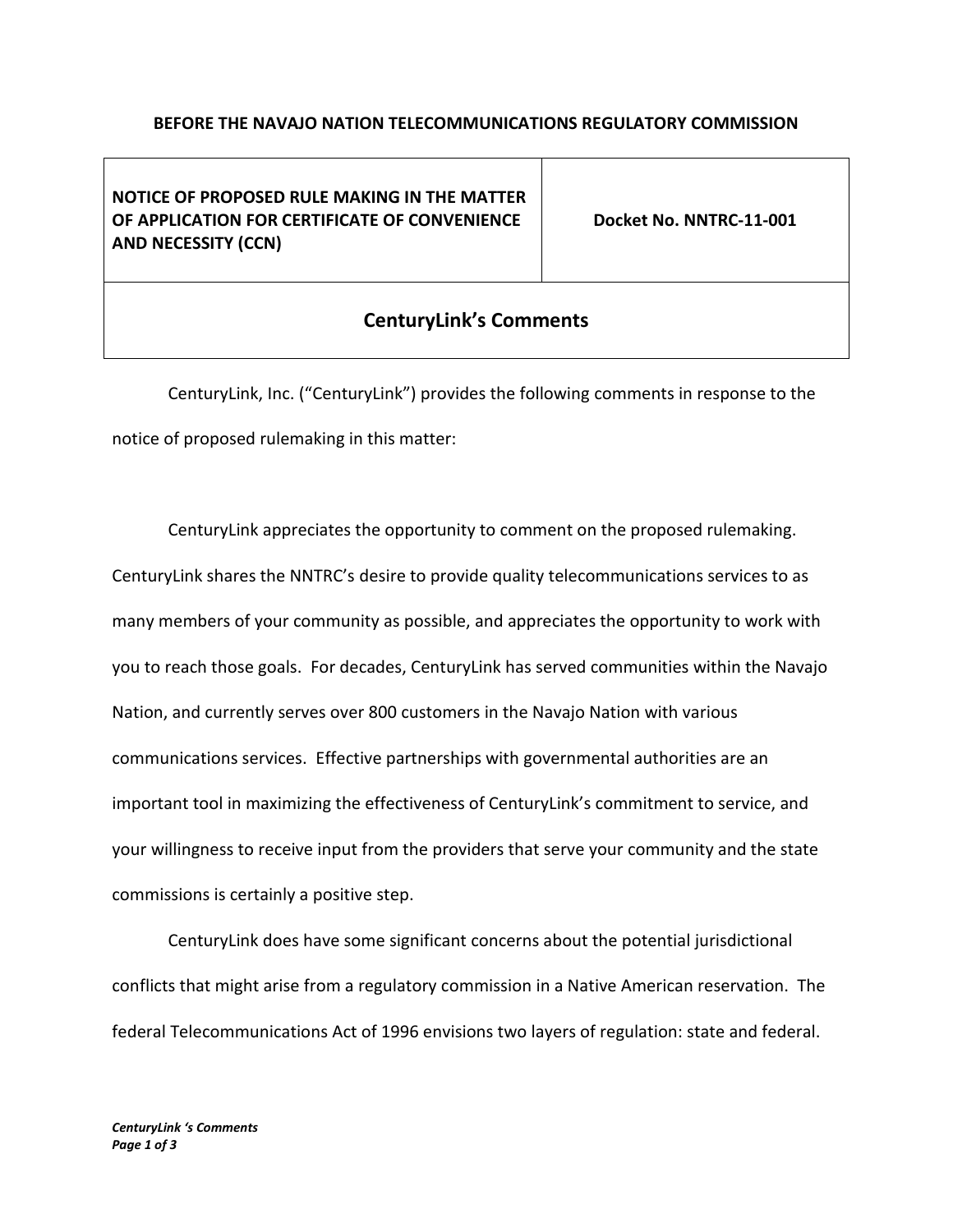The proposed regulations could create a third layer, with potentially overlapping and conflicting jurisdictions.

Moreover, adding an unintended layer of regulation to an already unwieldy regulatory scheme may have unintended and undesirable consequences. Regulation increases businesses' costs and decreases entrepreneurial incentive. Thus, regulation should be carefully targeted to achieve limited, defined policy goals. If the problem facing the NNTRC and its members today is that more telecommunication services are needed, increasing the regulatory burden on existing and potential providers of those services may well be counterproductive. Excessive regulation will discourage new providers from entering the market and will discourage existing providers from investing in the very services the NNTRC wants for its members. Perhaps other alternatives to this novel proposal better serve the needs of the NNTRC.

There is also some question whether the doctrines announced by the United States Supreme Court in *Montana v. United States,* 450 U.S. 544 (1981), the FCC in *Western Wireless Corporation Petition for Designation as an Eligible Telecommunications Carrier for the Pine Ridge Reservation in South Dakota; Federal-State Joint Board on Universal Service*, Memorandum Opinion and Order, CC Docket No. 96-45, FCC 01-284 (rel. Oct. 5, 2001), and their progeny would permit the NNTRC to regulate telecommunications carriers without their consent.

At this time, CenturyLink does not consent to or submit to the jurisdiction or authority of the NNTRC in the matters addressed in the proposed rules, a prerequisite for jurisdiction under the above authorities. Thus, although we may have some thoughts on the substance of particular proposals, we will not address them at this time. We do, however, thank you for the